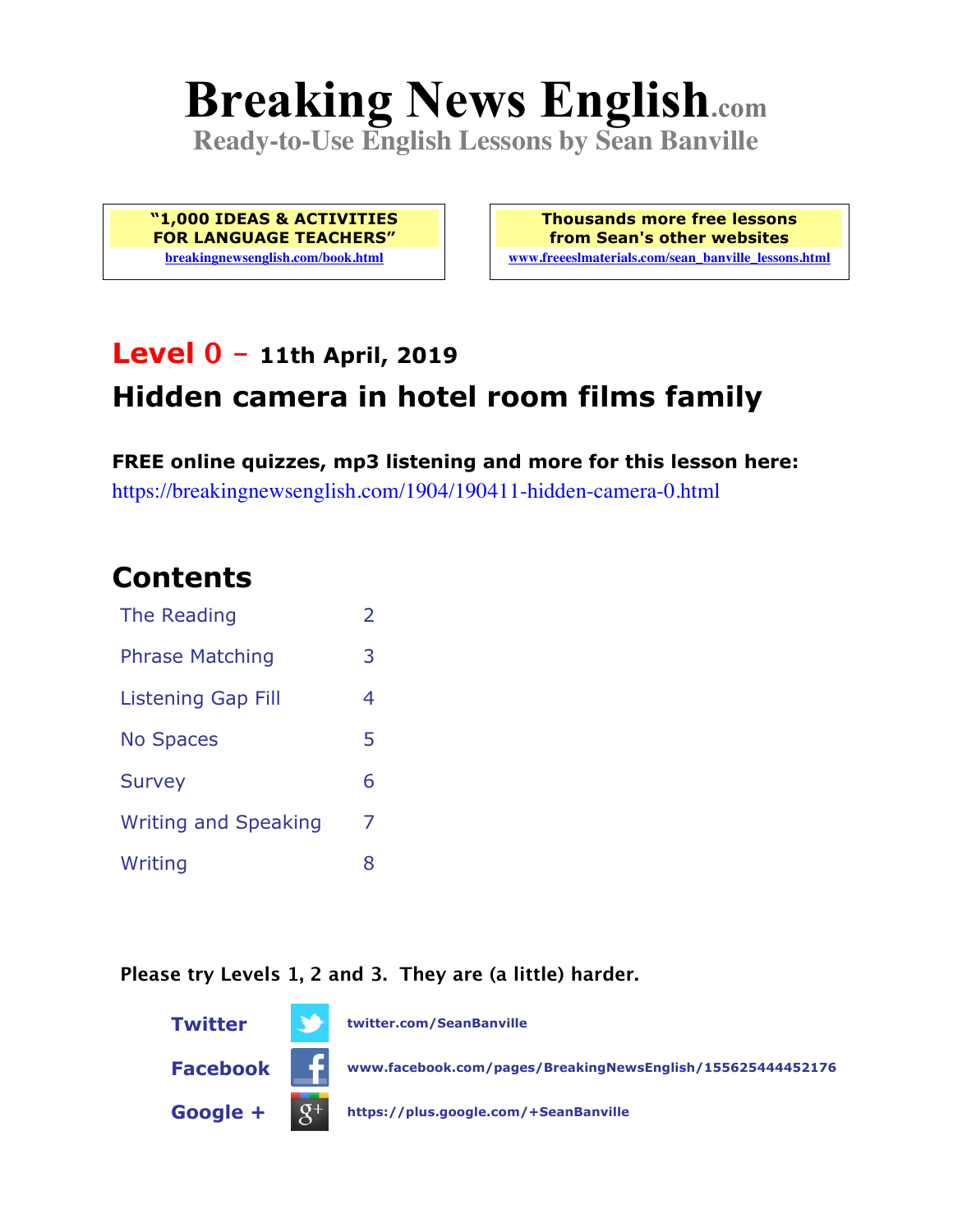# **THE READING**

From https://breakingnewsenglish.com/1904/190411-hidden-camera-0.html

A family got a shock in a hotel. There was a hidden camera in their room. It was live-streaming them. The father knew about wifi networks. He scanned the hotel's network. He saw a strange device. He became worried. He said: "I could see the live-stream video of myself. I had this horrible feeling that we were being watched."

The camera was in a smoke detector in the ceiling. He complained to the hotel company. It said the hidden camera was not a problem. Later, the company said this was a mistake. It said sorry to the man. It said it does not allow hidden cameras in its hotels. Last year, men were arrested for filming guests in hotels in Korea.

Sources: https://www.**nbcnews.com**/news/us-news/couple-says-they-found-camera-hidden-smokedetector-airbnb-ireland-n991671 https://www.**scmp.com**/news/world/europe/article/3005000/shocking-family-holiday-finds-hiddencamera-smoke-detector-their https://www.**nzherald.co.nz**/business/news/article.cfm?c\_id=3&objectid=12220091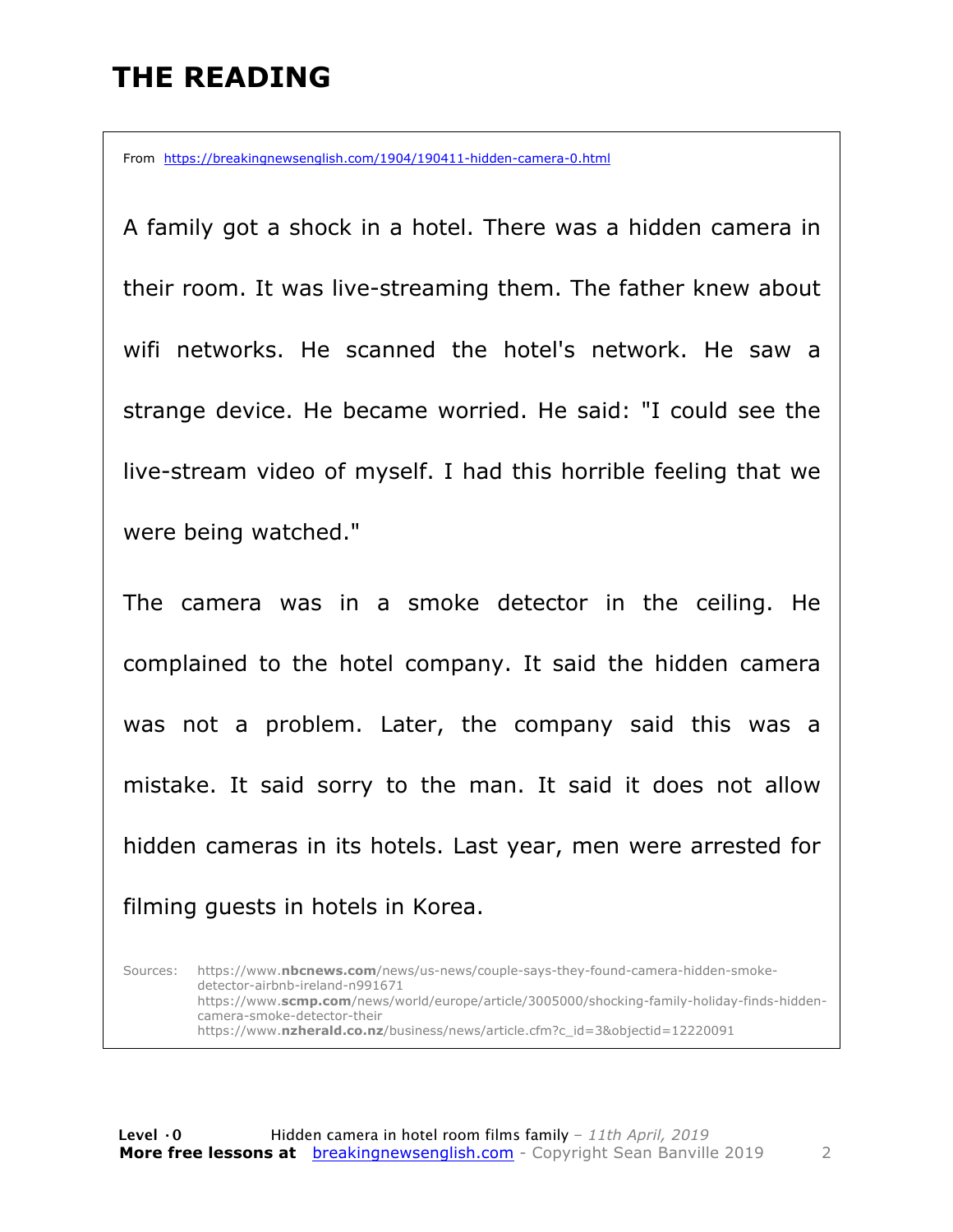# **PHRASE MATCHING**

From https://breakingnewsenglish.com/1904/190411-hidden-camera-0.html

#### **PARAGRAPH ONE:**

| 1. A family got a shock   |    | a. device        |
|---------------------------|----|------------------|
| 2. The father knew about  |    | b. feeling       |
| 3. He scanned the hotel's |    | c. in a hotel    |
| 4. He saw a strange       |    | d. watched       |
| 5. He became              |    | e. network       |
| 6. I could see the live-  | f. | worried          |
| 7. I had this horrible    |    | q. wifi networks |
| 8. we were being          |    | h. stream video  |
|                           |    |                  |

#### **PARAGRAPH TWO:**

| 1. a smoke           | a. sorry to the man  |
|----------------------|----------------------|
| 2. He complained     | b. arrested          |
| 3. the hidden camera | c. detector          |
| 4. this was a        | d. in hotels         |
| 5. It said           | e. hidden cameras    |
| 6. it does not allow | f. was not a problem |
| 7. men were          | g. to the hotel      |
| 8. guests            | h. mistake           |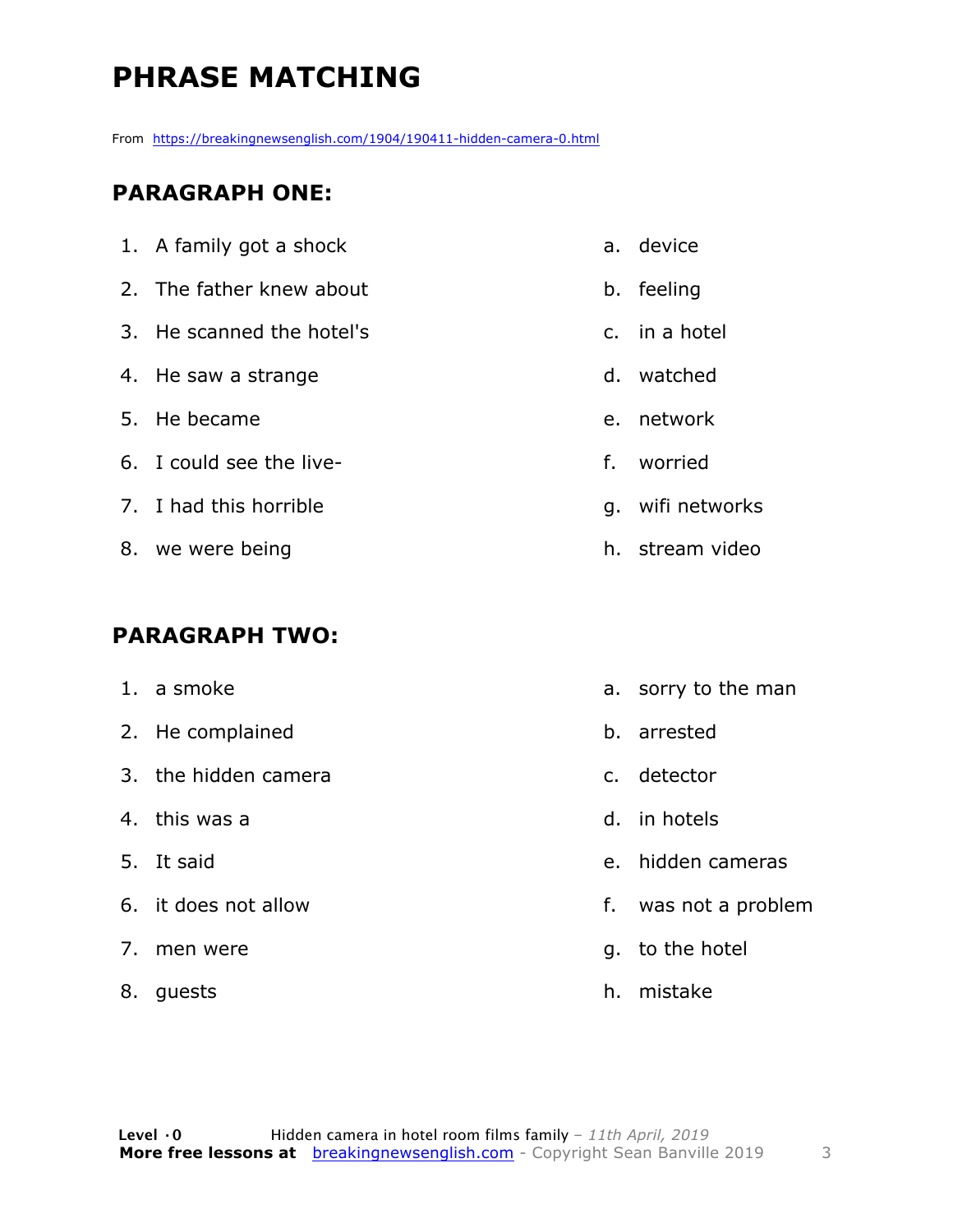# **LISTEN AND FILL IN THE GAPS**

From https://breakingnewsenglish.com/1904/190411-hidden-camera-0.html

|                                                                                                                                                                                                                                                                                                                                                                                                            | A family (1) __________________________ in a hotel. There was a hidden     |  |  |  |
|------------------------------------------------------------------------------------------------------------------------------------------------------------------------------------------------------------------------------------------------------------------------------------------------------------------------------------------------------------------------------------------------------------|----------------------------------------------------------------------------|--|--|--|
|                                                                                                                                                                                                                                                                                                                                                                                                            |                                                                            |  |  |  |
|                                                                                                                                                                                                                                                                                                                                                                                                            | The (3) ___________________________ wifi networks. He scanned the          |  |  |  |
|                                                                                                                                                                                                                                                                                                                                                                                                            | hotel's network. He (4) _______________________ device. He became          |  |  |  |
|                                                                                                                                                                                                                                                                                                                                                                                                            | worried. He said: "I could see the live-stream                             |  |  |  |
|                                                                                                                                                                                                                                                                                                                                                                                                            |                                                                            |  |  |  |
| $(6) \begin{tabular}{l} \hline \rule[1em]{1em}{1em} \rule[1em]{1em}{1em} \rule[1em]{1em}{1em} \rule[1em]{1em}{1em} \rule[1em]{1em}{1em} \rule[1em]{1em}{1em} \rule[1em]{1em}{1em} \rule[1em]{1em}{1em} \rule[1em]{1em}{1em} \rule[1em]{1em}{1em} \rule[1em]{1em}{1em} \rule[1em]{1em}{1em} \rule[1em]{1em}{1em} \rule[1em]{1em}{1em} \rule[1em]{1em}{1em} \rule[1em]{1em}{1em} \rule[1em]{1em}{1em} \rule$ |                                                                            |  |  |  |
|                                                                                                                                                                                                                                                                                                                                                                                                            | The camera was in (7) ________________________ in the ceiling. He          |  |  |  |
|                                                                                                                                                                                                                                                                                                                                                                                                            | (8) _________________________ hotel company. It said the hidden            |  |  |  |
|                                                                                                                                                                                                                                                                                                                                                                                                            |                                                                            |  |  |  |
|                                                                                                                                                                                                                                                                                                                                                                                                            | this was a mistake. IT said (10) ________________________ man. It          |  |  |  |
|                                                                                                                                                                                                                                                                                                                                                                                                            | said it does not (11) __________________________ in its hotels. Last year, |  |  |  |
|                                                                                                                                                                                                                                                                                                                                                                                                            | men were arrested for filming $(12)$ _______________________<br>in         |  |  |  |
| Korea.                                                                                                                                                                                                                                                                                                                                                                                                     |                                                                            |  |  |  |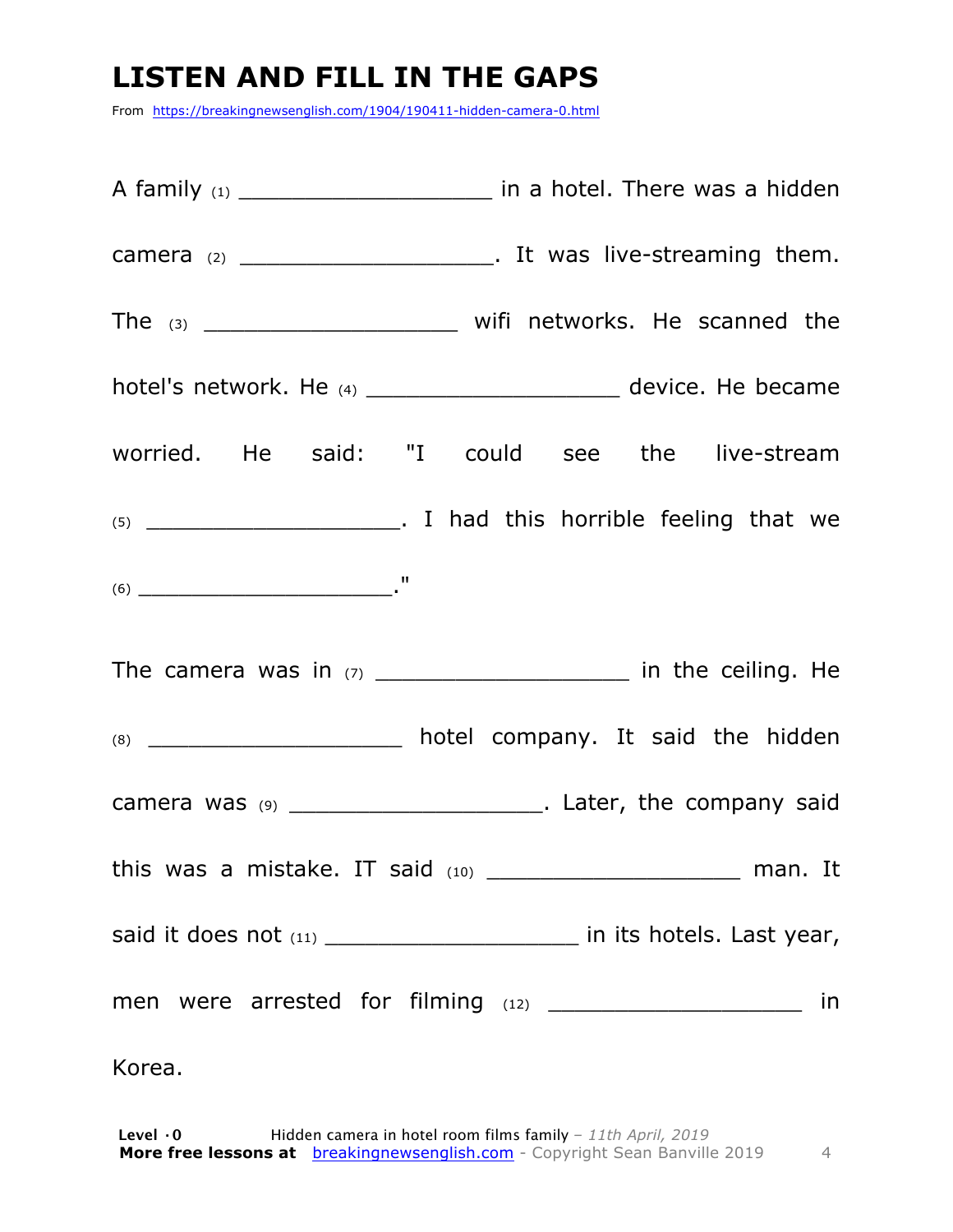# **PUT A SLASH ( / )WHERE THE SPACES ARE**

From https://breakingnewsenglish.com/1904/190411-hidden-camera-0.html

Afamilygotashockinahotel.Therewasahiddencameraintheirroom.It

waslive-streamingthem.Thefatherknewaboutwifinetworks.Hescan

nedthehotel'snetwork.Hesawastrangedevice.Hebecameworried.He

said:"Icouldseethelive-streamvideoofmyself.Ihadthishorriblefeelin

gthatwewerebeingwatched."Thecamerawasinasmokedetectorinthe

ceiling.Hecomplainedtothehotelcompany.Itsaidthehiddencameraw

asnotaproblem.Later,thecompanysaidthiswasamistake.Itsaidsorry

totheman.Itsaiditdoesnotallowhiddencamerasinitshotels.Lastyear,

menwerearrestedforfilmingguestsinhotelsinKorea.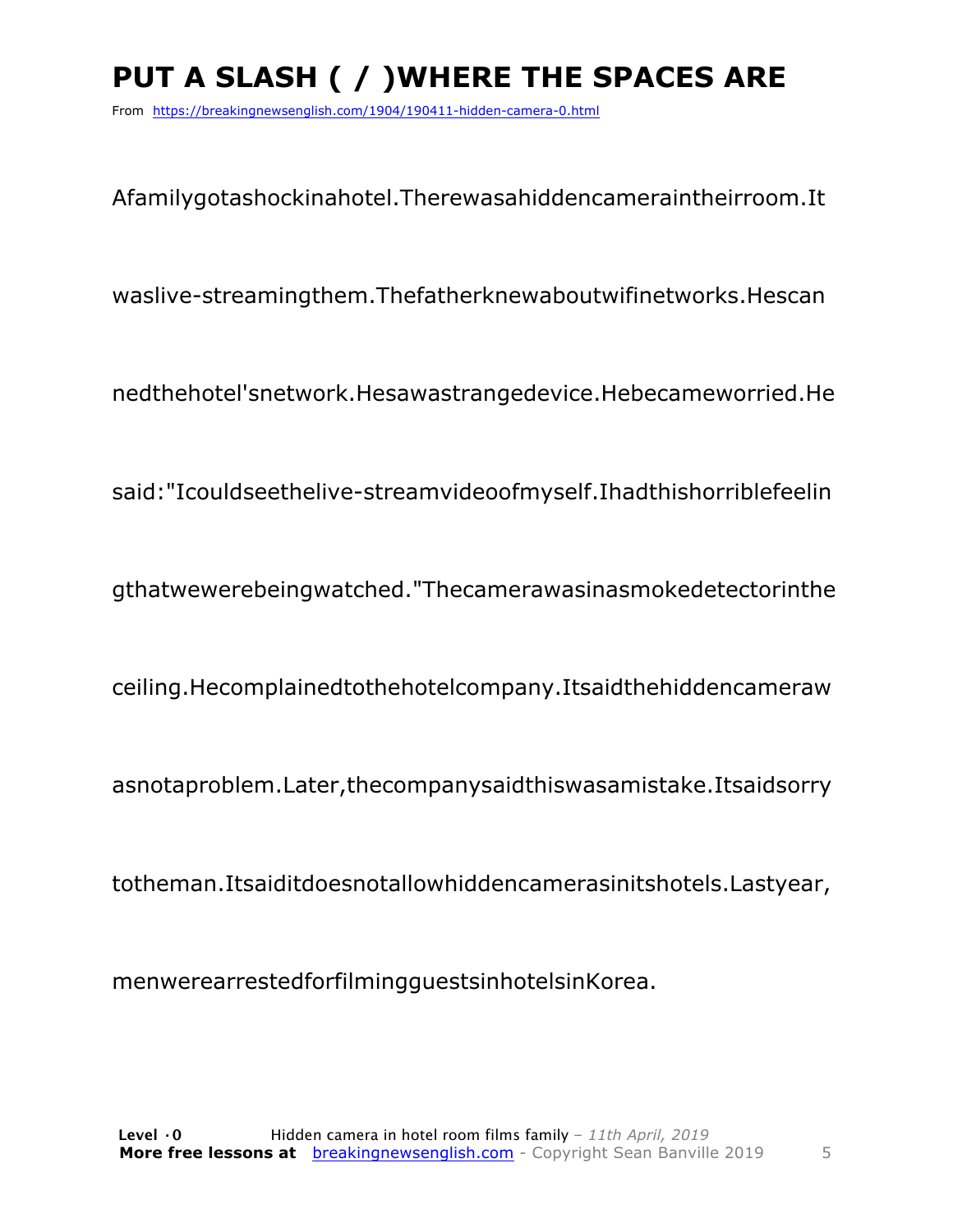# **CAMERAS SURVEY**

From https://breakingnewsenglish.com/1904/190411-hidden-camera-4.html

Write five GOOD questions about cameras in the table. Do this in pairs. Each student must write the questions on his / her own paper.

When you have finished, interview other students. Write down their answers.

|      | STUDENT 1 | STUDENT 2 | STUDENT 3 |
|------|-----------|-----------|-----------|
| Q.1. |           |           |           |
| Q.2. |           |           |           |
| Q.3. |           |           |           |
| Q.4. |           |           |           |
| Q.5. |           |           |           |

- Now return to your original partner and share and talk about what you found out. Change partners often.
- Make mini-presentations to other groups on your findings.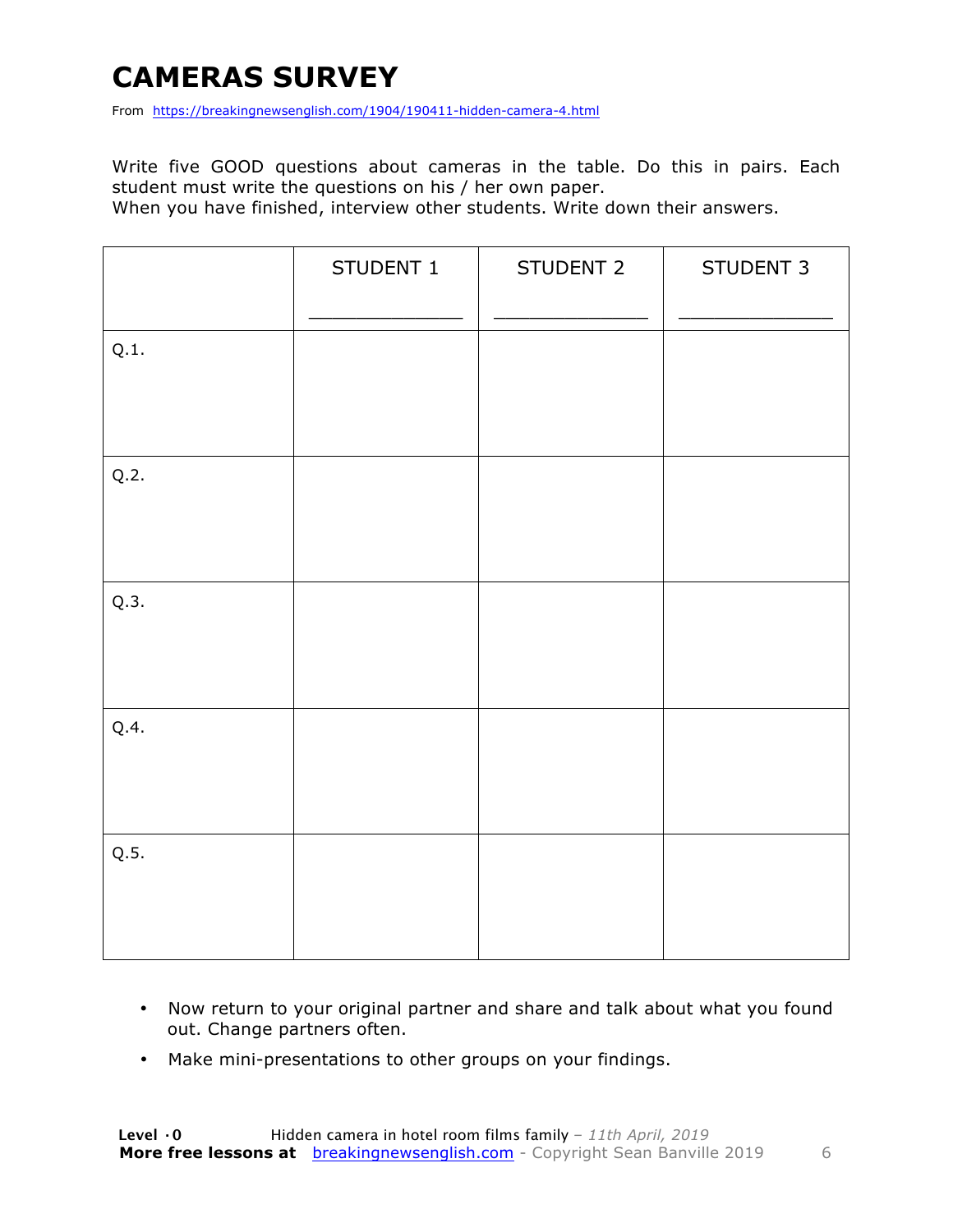### **WRITE QUESTIONS & ASK YOUR PARTNER(S)**

Student A: Do not show these to your speaking partner(s).

| a) |  |  |
|----|--|--|
| b) |  |  |
| c) |  |  |
| d) |  |  |
| e) |  |  |
| f) |  |  |
|    |  |  |

*Hidden camera in hotel room films family – 11th April, 2019* More free lessons at breakingnewsenglish.com

# **WRITE QUESTIONS & ASK YOUR PARTNER(S)**

-----------------------------------------------------------------------------

Student B: Do not show these to your speaking partner(s).

| a) |  |  |
|----|--|--|
| b) |  |  |
| c) |  |  |
| d) |  |  |
| e) |  |  |
| f) |  |  |
|    |  |  |